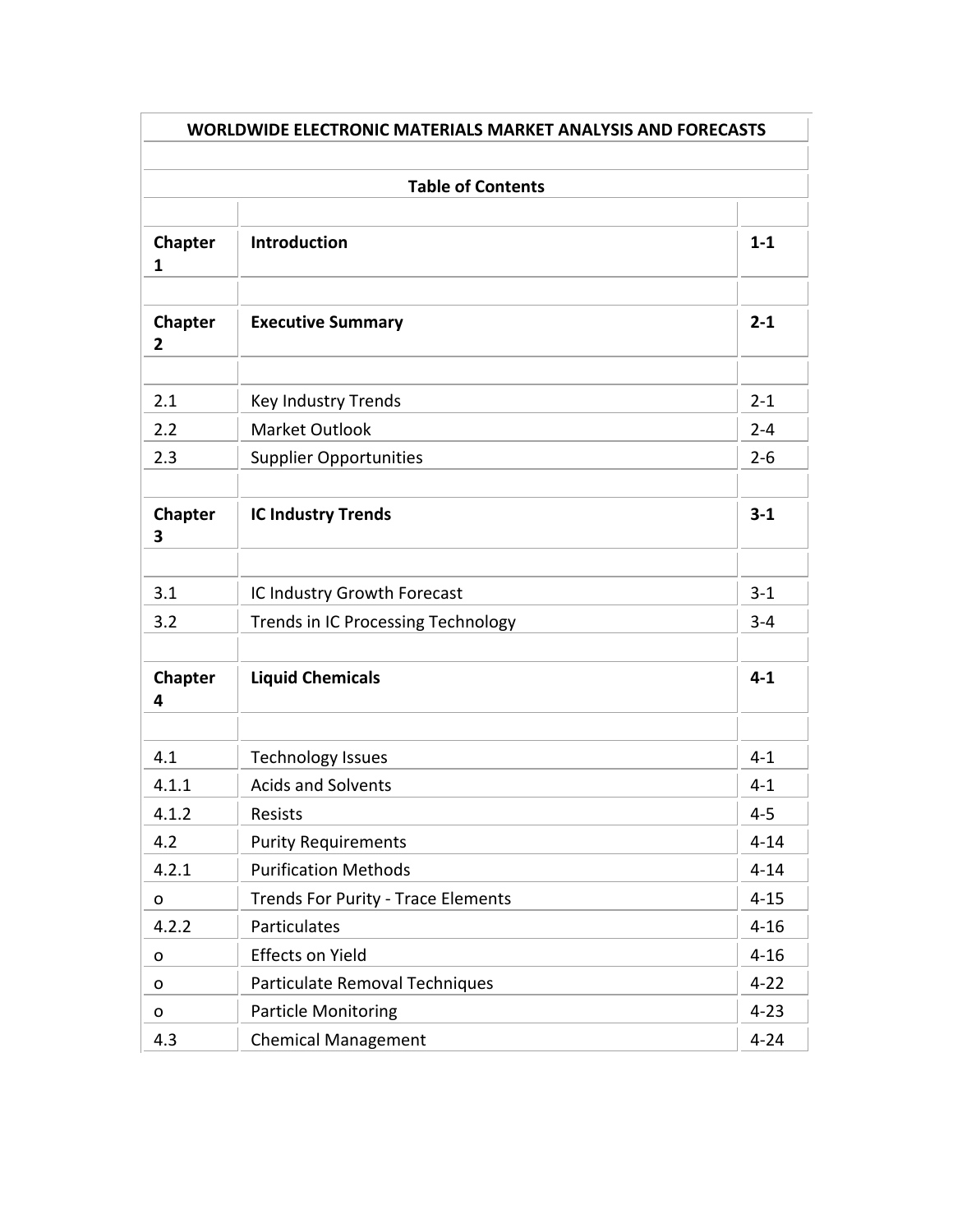| 4.3.1               | Introduction                                    | $4 - 24$ |
|---------------------|-------------------------------------------------|----------|
| 4.3.2               | <b>Chemical Usage Reduction</b>                 | $4 - 26$ |
| Chapter<br>5        | Gases                                           | $5-1$    |
|                     |                                                 |          |
| 5.1                 | <b>Technology Issues</b>                        | $5 - 1$  |
| 5.2                 | Requirements                                    | $5 - 3$  |
| 5.2.1               | <b>Purification Alternatives</b>                | $5 - 3$  |
| o                   | <b>Historical Perspective</b>                   | $5 - 3$  |
| O                   | <b>Trends For Purity - Consistency</b>          | $5-5$    |
| 5.2.2               | <b>Particulate Considerations</b>               | $5 - 7$  |
| O                   | <b>Particle Monitoring</b>                      | $5 - 7$  |
| O                   | <b>Filtration Methods</b>                       | $5 - 9$  |
| 5.2.3               | Summary                                         | $5 - 13$ |
| Chapter<br>6        | <b>Sputtering and Evaporation Materials</b>     | $6-1$    |
|                     |                                                 |          |
| 6.1                 | <b>Technology Issues</b>                        | $6-1$    |
| 6.2                 | <b>Purity Requirements</b>                      | $6 - 10$ |
| Chapter<br>7        | <b>Market Forecast</b>                          | $7-1$    |
| 7.1                 | т<br>Market Driving Forces & Assumptions        | $7-1$    |
| 7.2                 | <b>Chemicals and Materials Forecast</b>         | $7-6$    |
| 7.2.1               | Forecast By Chemical and Material               | $7-6$    |
| 7.2.2               | Chemical Use Per Unit Area Of Silicon Processed | $7 - 25$ |
| 7.2.3               | <b>Market Shares</b>                            | $7-27$   |
| <b>Chapter</b><br>8 | <b>Strategic Customer Issues</b>                | $8 - 1$  |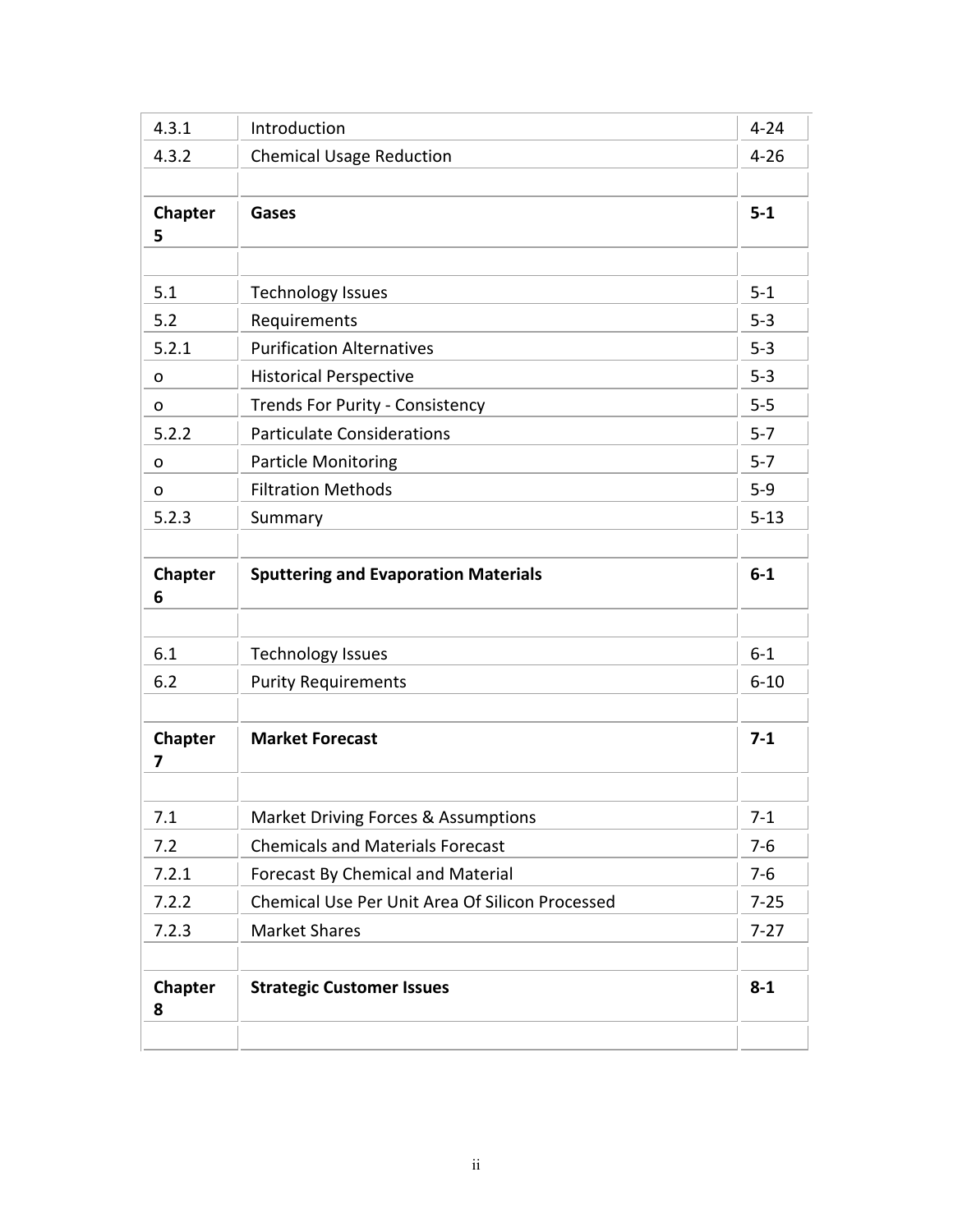| 8.1   | Benchmarking a Vendor                                   | $8 - 1$  |
|-------|---------------------------------------------------------|----------|
| 8.1.1 | <b>Statistical Quality Control</b>                      | $8 - 1$  |
| 0     | Assay and Related Items                                 | $8 - 3$  |
| 0     | <b>Trace Elements</b>                                   | $8 - 4$  |
| 0     | <b>Particles</b>                                        | $8 - 5$  |
| 8.1.2 | <b>Analytical Capabilities</b>                          | $8 - 6$  |
| 8.1.3 | <b>Product Manufacturing And/Or Sourcing</b>            | $8 - 8$  |
| 8.1.4 | <b>General Considerations</b>                           | $8 - 9$  |
| O     | Installation and Retrofitting Costs                     | $8 - 9$  |
| 8.2   | In-House Quality Control And Assurance                  | $8 - 13$ |
| 8.2.1 | <b>Analytical Tools</b>                                 | $8 - 13$ |
| 8.2.2 | <b>How Much Testing</b>                                 | $8 - 15$ |
| 8.2.3 | <b>Exhaust Gas Analysis</b>                             | $8 - 16$ |
|       |                                                         |          |
|       | <b>List of Figures</b>                                  |          |
|       |                                                         |          |
| 4.1   | Relationship Between Device Yield and Particles         | $4 - 18$ |
| 4.2   | Relationship Between Die Yield and Chip Size            | $4 - 20$ |
| 4.3   | <b>Chemical Management Services Tasks</b>               | $4 - 25$ |
| 6.1   | <b>ITRS Roadmap</b>                                     | $6-3$    |
| 6.2   | Gate-Last Approach                                      | $6-8$    |
| 6.3   | Gate-First Approach                                     | $6-9$    |
| 7.1   | Segmentation of Stepper/Scan Shipments                  | $7 - 13$ |
| 7.2   | <b>Worldwide Resist Market</b>                          | $7 - 15$ |
| 7.3   | Lithography Extensions                                  | $7 - 16$ |
| 7.4   | 2014 Silicon Wafer Market                               | $7 - 21$ |
| 7.5   | 2020 Silicon Wafer Market                               | $7 - 22$ |
| 7.6   | Cost of Chemicals Per Square Inch of Silicon            | $7 - 26$ |
| 7.7   | <b>Worldwide Market Shares for Gas Suppliers</b>        | $7 - 28$ |
| 7.8   | Worldwide Market Shares for Liquid Chemical Suppliers   | $7 - 29$ |
| 7.9   | Worldwide Market Shares for Photoresist Suppliers       | $7 - 30$ |
| 7.10  | Worldwide Market Shares for Silicon Wafer Companies     | $7 - 31$ |
| 7.11  | Worldwide Market Shares for Sputtering Target Suppliers | $7 - 32$ |